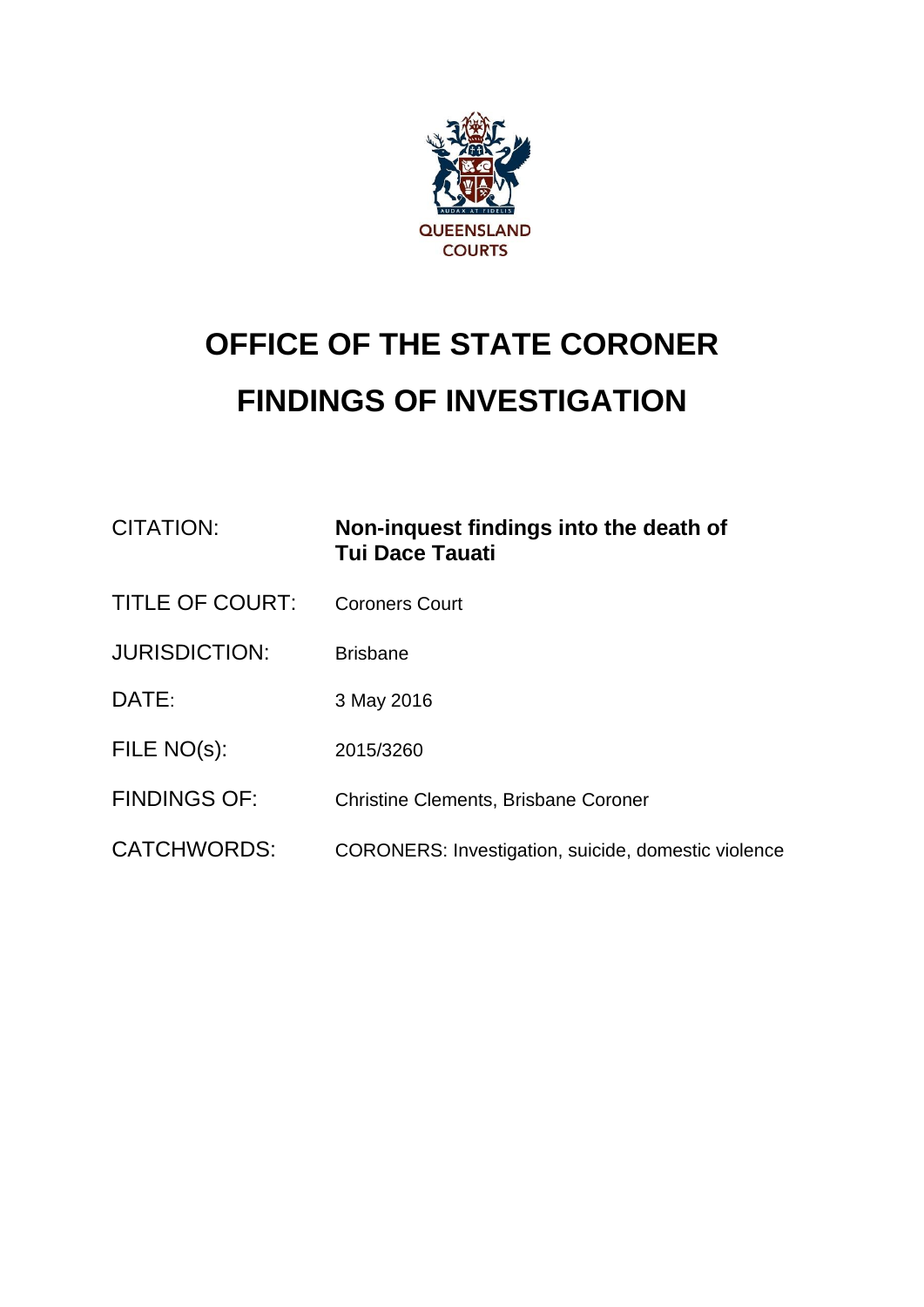1. Tui Dace Tauati lived at Craig Street, Redbank Plains in Queensland. He died at his home on 22 August 2015 due to hanging. Tui, who was a Pacific Islander, was 21 years of age at the time of his death.

# **The incident**

2. On 22 August 2015 police from Goodna were contacted to attend the premises at Craig Street, Redbank Plains. There was a report that a male was deceased in the back yard. When they arrived they discovered a number of people who were the family members of Tui Tauati, as well as ambulance officers. The young man had been found hanging from a tree at the rear of the dwelling by his father, Junior Jordan. Mr Jordan grabbed a knife and cut the rope, releasing his son Tui to the ground before commencing cardiopulmonary resuscitation. Ambulance officers confirmed Tui was deceased. He was wearing a white short-sleeved tshirt on which he had written a number of clearly legible personal messages of love and thanks to family, Edith and his son Snoop as well as others.

# **Cause of death**

- 3. Autopsy examination was conducted on 24 August 2015 by the forensic pathologist Dr Day (registrar) with Dr Williams.
- 4. It was confirmed Tui Dace Tauati died due to hanging. Toxicology testing showed the presence of the stimulant drug methylamphetamine and amphetamine which were both present at significant levels. No alcohol was detected.

### **Context and background circumstances in which death occurred**

- 5. Tui and his ex-partner (Ms Edith Rio) were in an 'on-again, off-again' relationship for some time, but reportedly separated in June 2015 due to the deceased's drug use. They had a young child (Snoop) together and had seemingly amicable informal custody arrangements in place. Edith reported that the pair were looking to recommence their relationship.
- 6. A domestic violence protection order was in place, prior to the deceased's death, which had been contravened by the deceased on three occasions in the previous three months.
- 7. On the night prior to Tui's death the young couple and child had gone out together at Fasta Pasta at Redbank. They discussed what would need to happen before they could resume living together as a family unit. Edith indicated Tui must stop his use of drugs, there must be no further domestic violence and he must try to find a new job. An arrangement was made so that Snoop could spend the day with Tui and his family on the next day, 22 August 2015.
- 8. Tui drove Edith and the child home. During this trip he started crying and Edith tried to console him and reassure him that everything would work out.
- 9. Tui phoned her that evening saying he was feeling very down and upset. Again she consoled him that things would improve and that he was going to see Snoop in the morning with his mother and they could talk about it more. She basically tried to cheer him up.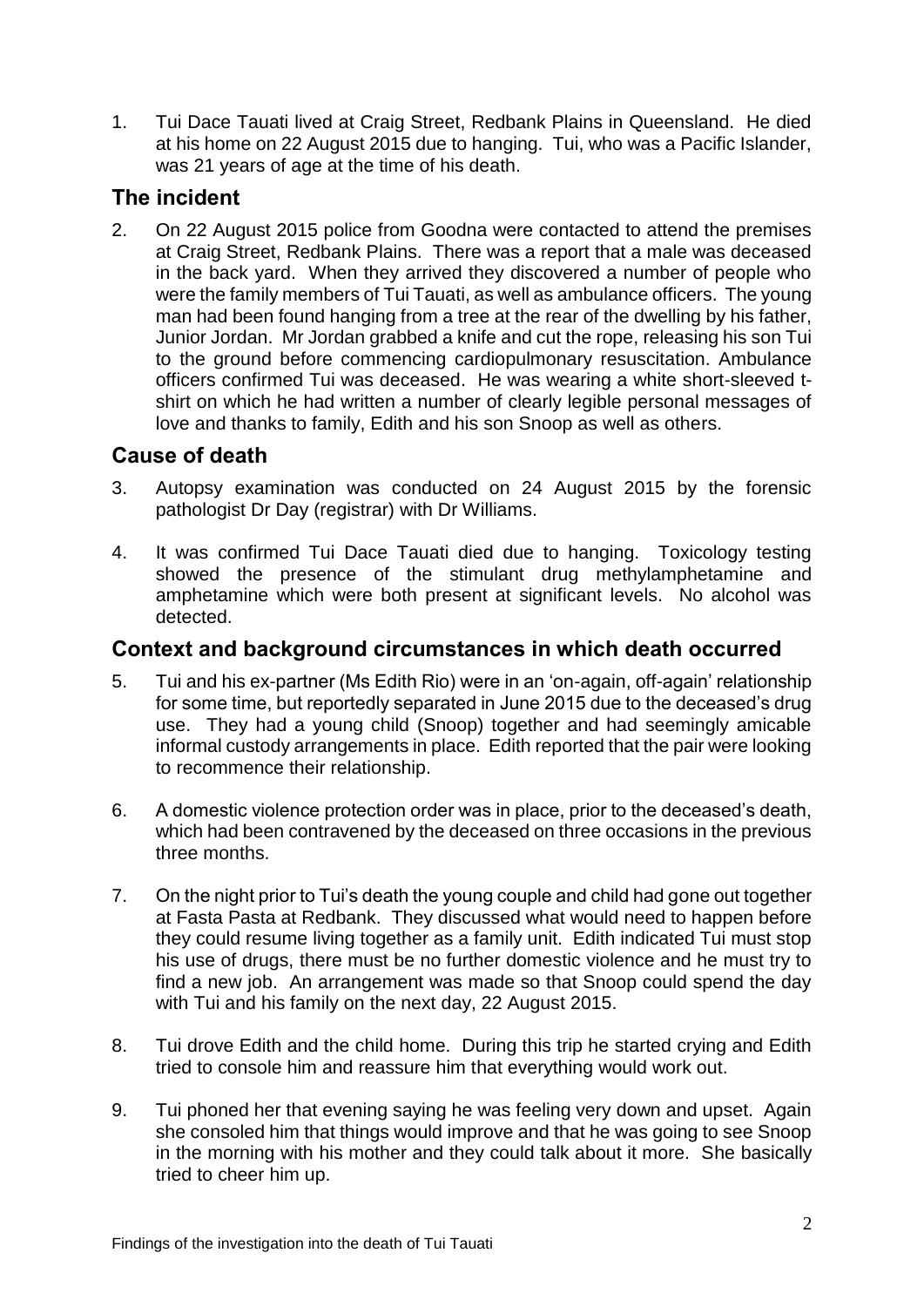10. The young couple continued intermittent telephone contact throughout the night. This was interrupted from time to time when the baby was crying and Edith attended to the child before ringing him back. It was about 6:00am when the conversation finally ended. Edith then received a number of text messages from Tui which included –

'Snoop be a good boy for mum.' 'I'm sorry for breaking your heart, we will always have a love that no one will understand<sup>'</sup> 'I'm sorry.'

- 11. Edith tried to contact him fearing that he was probably suicidal. He did not return her calls and she sent his mother a message on Facebook. His mother responded saying she would follow up with her son. It was subsequent to this that Edith discovered Tui had died.
- 12. Police spoke with other people present at the scene. Tui's mother, Noelene Tauati told police her son had been experiencing severe relationship issues with his former partner. The relationship had been tense and included incidents of domestic violence. She told police she believed her son suffered from undiagnosed depression, (but there was no information indicating any follow up or referral had occurred).
- 13. Tui's father Junior Jordan spoke by phone with his son for the last time shortly after nine that morning. At that stage Tui sounded well and there were no issues of immediate concern.
- 14. The arrangement was that he would assist his son by accompanying him to collect the infant child Snoop for a visit with family. He was dropping his wife Noelene off to church first when she told him that their son's former partner had just called. Edith Rio had said that she thought Tui was going to kill himself.
- 15. Junior Jordan immediately attended his son's residence and discovered him, hanging in a tree.

### **Information provided by Tui's former partner, Edith Rio**

- 16. Edith was 21 years of age and the mother of 21 month old Snoop Tauati who was born in June 2014. She acknowledged Tui was the father of the child.
- 17. They had been together since 2011 and lived at a number of residences.
- 18. Edith ended the relationship in July 2015 because Tui was using drugs including marijuana and ice. When she discovered this and he acknowledged it, it was decided that they would separate so that he could get himself off the drugs. Edith moved out with the child. She told police they already had a few issues including domestic violence. They had been arguing about finances and home life after he had quit his job as a forklift driver.
- 19. Edith moved in with her sister in the same suburb.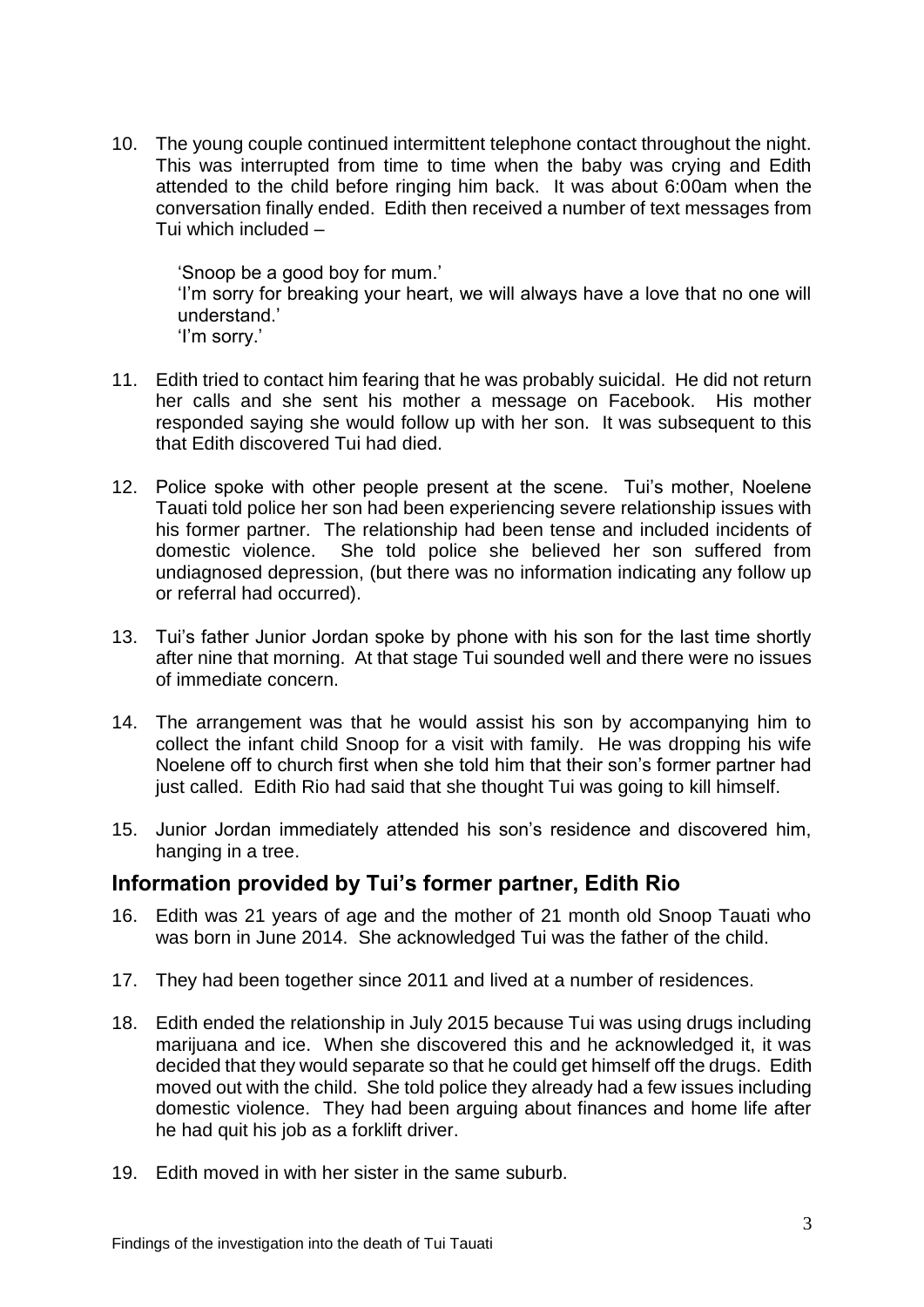- 20. Edith said Tui would become quite aggressive and physically assault her when he was unable to express himself with words. The last incident had occurred in about June 2015 when Tui had tried to choke her and locked her out of the house. The police were called.
- 21. After the separation the relationship improved. Tui would visit every second day at Edith's sister's house to see the child. This arrangement continued until it was discovered that Tui had resumed use of drugs. This was about a week before Tui died and Edith again told him that he could not see the child on his own or take him out of the house while he was using drugs. She still allowed him to visit at her sister's home.
- 22. Edith told police he reacted well to this. He understood her reasons.

#### **History of domestic violence**

- 23. This portion of findings is informed by research and review by the Domestic and Family Violence Death Review Unit.
- 24. Tui and Edith were both about 17 years old when they commenced their relationship in 2011. Their son Snoop was born on 16 June 2014. Edith told police their relationship was characterised by domestic violence throughout the whole period. The deceased would 'become quite aggressive and he physically assaulted Ms Rio when he was not able to express himself with words'.
- 25. A temporary domestic violence protection order was issued on 19 November 2013, with Tui named as the respondent and Edith named as the aggrieved. On this occasion, Tui was charged with Assault, Occasioning Bodily Harm after assaulting Edith on the train. Tui punched Edith in the face, grabbed her by the hair, refused to let her decamp the train, and kicked her in the stomach (whilst 9 weeks pregnant), requiring bystanders to intervene by ringing the automatic stop alarms. Tui was arrested and taken to the watchhouse.
- 26. At the time, Edith reported that the domestic violence was common and stated she had been assaulted on 'at least five or more occasions in the last 12 months', with the violence including episodes of strangulation.
- 27. In response, Tui was issued a Voluntary Intervention Order (VIO) by the Court on 26 November 2013. Tui attended the initial assessment session but failed to attend any further appointments. In retrospect it is unfortunate that there appears to have been no follow up or consequence for Tui when he failed to participate in this initial intervention program.
- 28. A protection order was issued with mandatory conditions on 4 February 2014, following the application being adjourned on 26 November 2013.
- 29. Tui was charged with contravening the protection order four times, receiving a probation order on the first breach following an episode of physical assault in public, and the charges being dismissed due to no evidence to offer on subsequent breaches.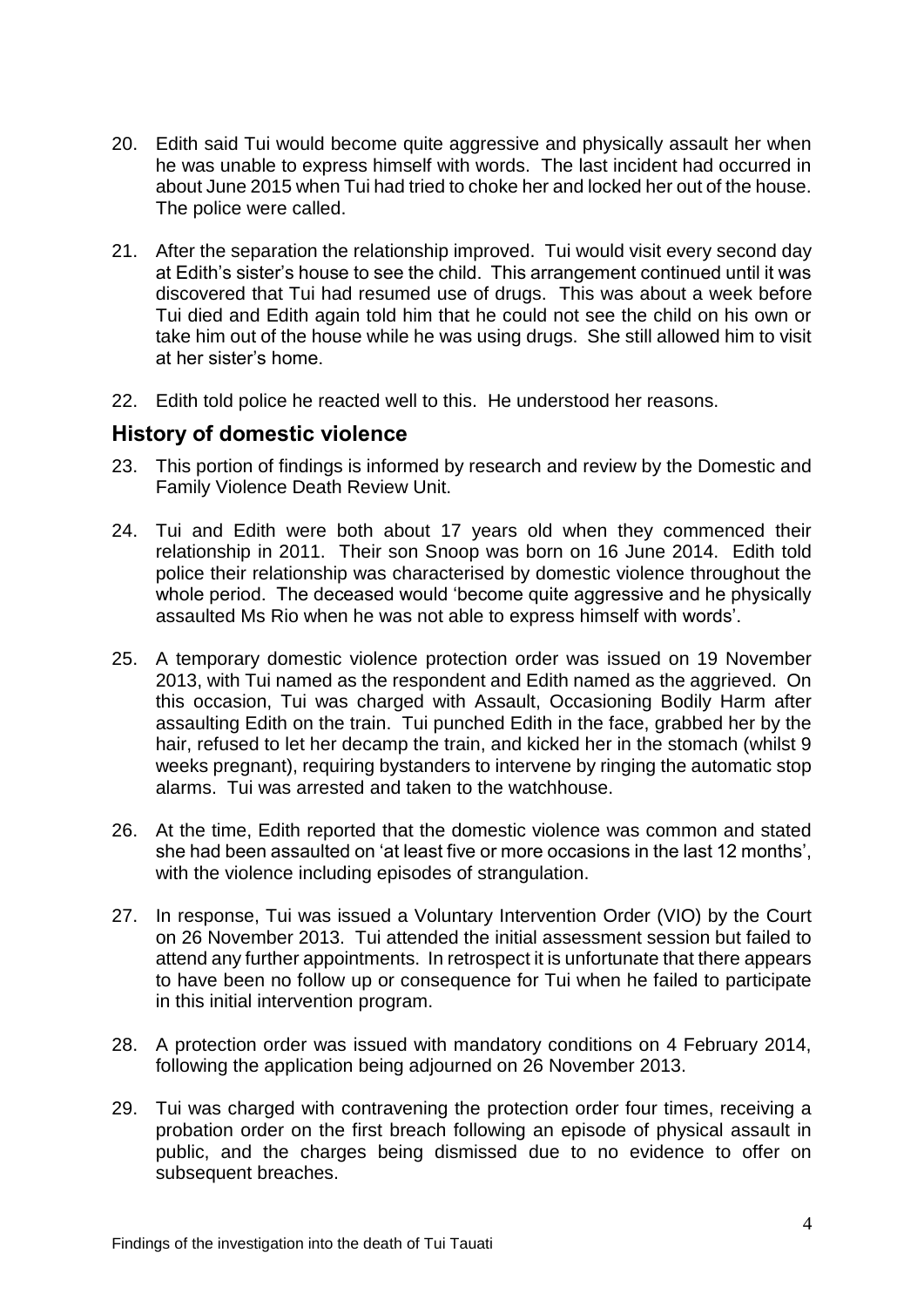30. The most recent breach charge was issued by police on 9 August 2015, two weeks prior to Tui's death.

## **Discussion of risk factors for suicide**

- 31. Tui could be identified as having a high risk of deliberately causing his own death due to a number of background circumstances.
- 32. He was a young male South Sea Islander. Research describes rates of suicide in Pacific Island countries as among the highest in the world. There is also American research identifying Pacific Islander youth at higher risk of depression suicidal behaviours, although no Australia specific research was cited.<sup>1</sup>
- 33. Examples of suicidal deaths in the context of domestic violence deaths include; -murder and suicide by perpetrator of domestic violence -murder and suicide by victim of domestic violence -suicide by victim of domestic violence -suicide by perpetrator of domestic violence.
- 34. Tui was in the last category which apparently out numbers domestic violence homicides.<sup>2</sup>
- 35. Notably, Tui was a male who suicided in a post separation period following the breakdown of a personal relationship, which is a known high risk category of suicide occurring.
- 36. Although there was nothing in Tui's medical record which indicated he had disclosed domestic violence in his personal relationship, or that he was depressed, his mother believed her son was suffering depression. Again this is a factor where elevated risk of suicide occurs.
- 37. Police officers are often critical gatekeepers in detection and appropriate referral of people at increased risk of suicide, not only in the context of domestic violence. However it was noted that although Tui was in contact with Queensland police only 10 days prior to his death, there was no obvious indicator to trigger such a referral. A QPS Watchhouse Medical Screen on 12 August 2015 recorded that Tui denied any history of mental illness, suicide attempts, self-harm or current suicide ideation.
- 38. Whilst this death occurred within the context of domestic violence, there are no identifiable systemic shortcomings or missed opportunities for intervention that could reasonably have prevented Tui's death.
- 39. The only caveat is the absence of any identified follow up or consequence when

1

<sup>1</sup> Booth, H. (1999). Pacific Island suicide in comparative perspective*. Journal of Biosocial Science, 31,* 433-488, and De Leo, D. & Milner, A. (2010). The WHO/START Study: Promoting suicide prevention for a diverse range of cultural contexts. *Suicide and Life-Threatening Behaviour, 40,* 99- 106.

<sup>2</sup> Davis, R. (2010). Domestic violence-related deaths. *Journal of Aggression, Conflict and Peace Research, 2,* 44-52.